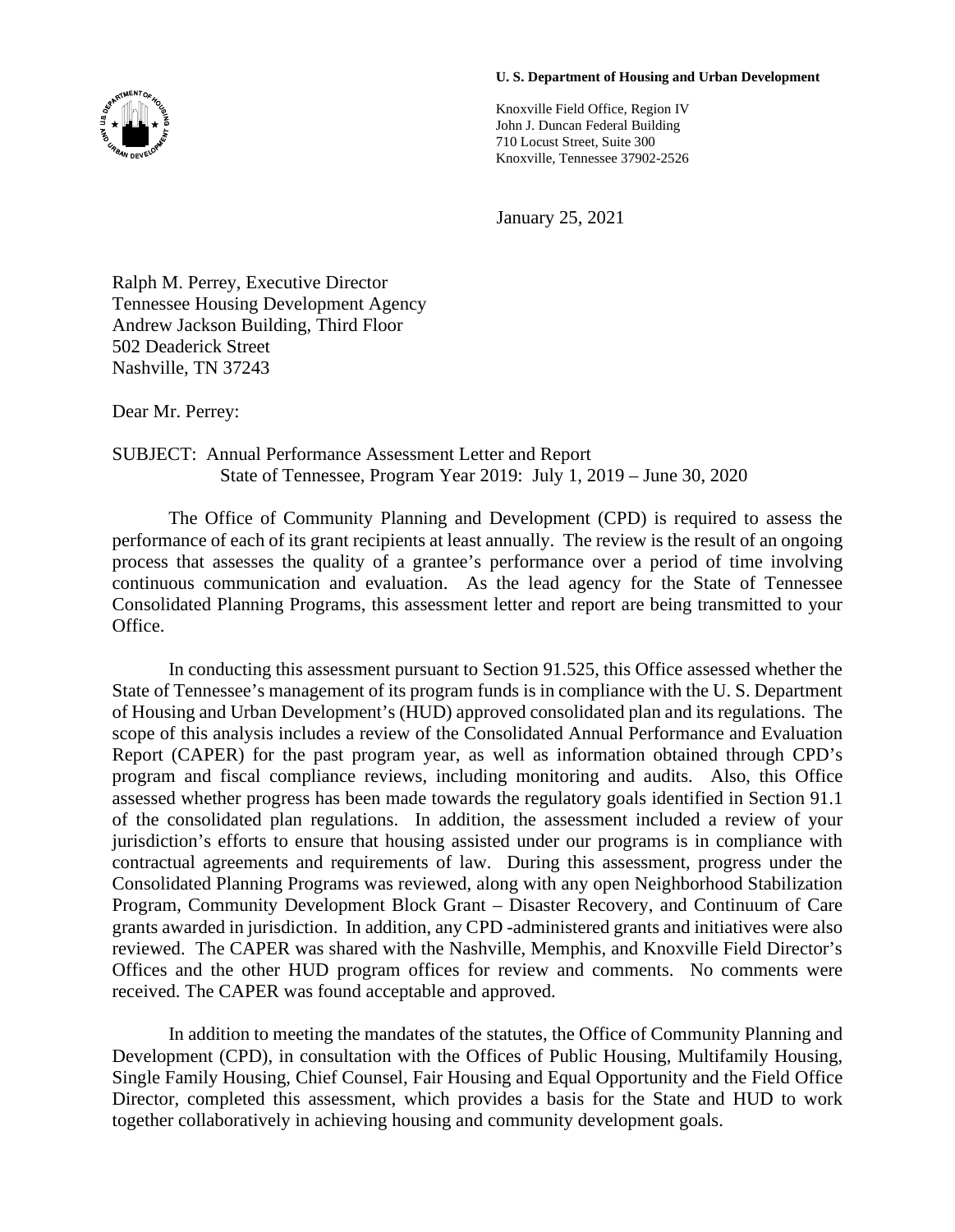We congratulate the State of Tennessee and the lead agency for the Consolidated Planning Programs, the Tennessee Housing Development Agency, on the accomplishments toward implementing programs and policies, which carried out the strategies, as outlined in the 2015 Consolidated Plan. The submitted CAPER covered the period of July 1, 2019, through June 30, 2020. Using the "eCon Planning Suite," the Program Year 2019 Consolidated Annual Action Plan was submitted and approved by this Office.

During the 2019 Program Year, the State implemented many worthwhile activities and programs and expended funds in a timely manner. Based on the risk analysis review conducted by CPD, the State was not monitored during the Program Year. Because of the coronavirus, many local governments were and continue to operate under extenuating circumstances and may need additional time for certain administrative requirements. HUD suspended all corrective actions, sanctions, and informal consultations for CDBG timeliness effective January 21, 2020. Grantees are advised that this suspension does not eliminate the timely expenditure requirements set forth in 24 CFR 570.902 (entitlements). HUD will continue to run expenditure reports and will continue to notify grantees of deficiencies.

Based on government restrictions, closures, shelter-in-place orders, and social distancing guidance related to coronavirus, HUD has determined that all entitlement grantees have factors beyond their reasonable control that, to HUD's satisfaction, impact the carrying out of CDBGassisted activities in a timely manner. As a result, HUD determined that corrective actions related to CDBG timeliness are not appropriate at this time. HUD will monitor changing conditions. Before the end of the fiscal year, HUD will determine whether to extend this suspension for all or a portion of fiscal year 2021. HUD may consider regional and local conditions when determining when to begin scheduling informal consultations. Lastly, CDBG-CV will not be part of the CDBG timeliness test. HUD is exercising its authority to establish a 6-year period of performance and expenditure deadline in the CDBG–CV grant agreement. Grant funds are not available for expenditure after the period of performance. In addition, to further ensure the expedited use of the funds, HUD is imposing an alternative requirement that each grantee must expend at least 80 percent of all CDBG– CV funds (including CDBG–CV funds from additional allocations that are obligated by HUD through amendments to the grant agreement) no later than the end of the third year of the period of performance established by the CDBG–CV grant agreement. The State continues to commit and expend Emergency Solutions Grants (ESG), Housing Opportunities for Persons with AIDS (HOPWA), and Housing Trust Fund (HTF) funds in a timely manner. In addition, the expenditure and commitment deadlines under the Home Investment Partnerships (HOME) Program were met.

The Coronavirus Aid, Relief, and Economic Security (CARES) Act was passed by Congress and signed into law on March 27th, 2020. This over \$2 trillion economic relief package provides protection to the American people from the public health and economic impacts of the coronavirus (COVID-19) pandemic. In response COVID-19, HUD has approved new funding through the CARES Act in addition to many waivers and resources to help communities respond to the ongoing health crisis. For the most recent information, please visit HUD's website at [https://www.hud.gov/coronavirus.](https://www.hud.gov/coronavirus) Also, the HUD Exchange is an online platform for providing program information, guidance, services, and tools to HUD's community partners, including state and local governments, nonprofit organizations, Continuums of Care (CoCs), Public Housing Authorities (PHAs), tribes, and partners of these organizations. Please, if you haven't already, sign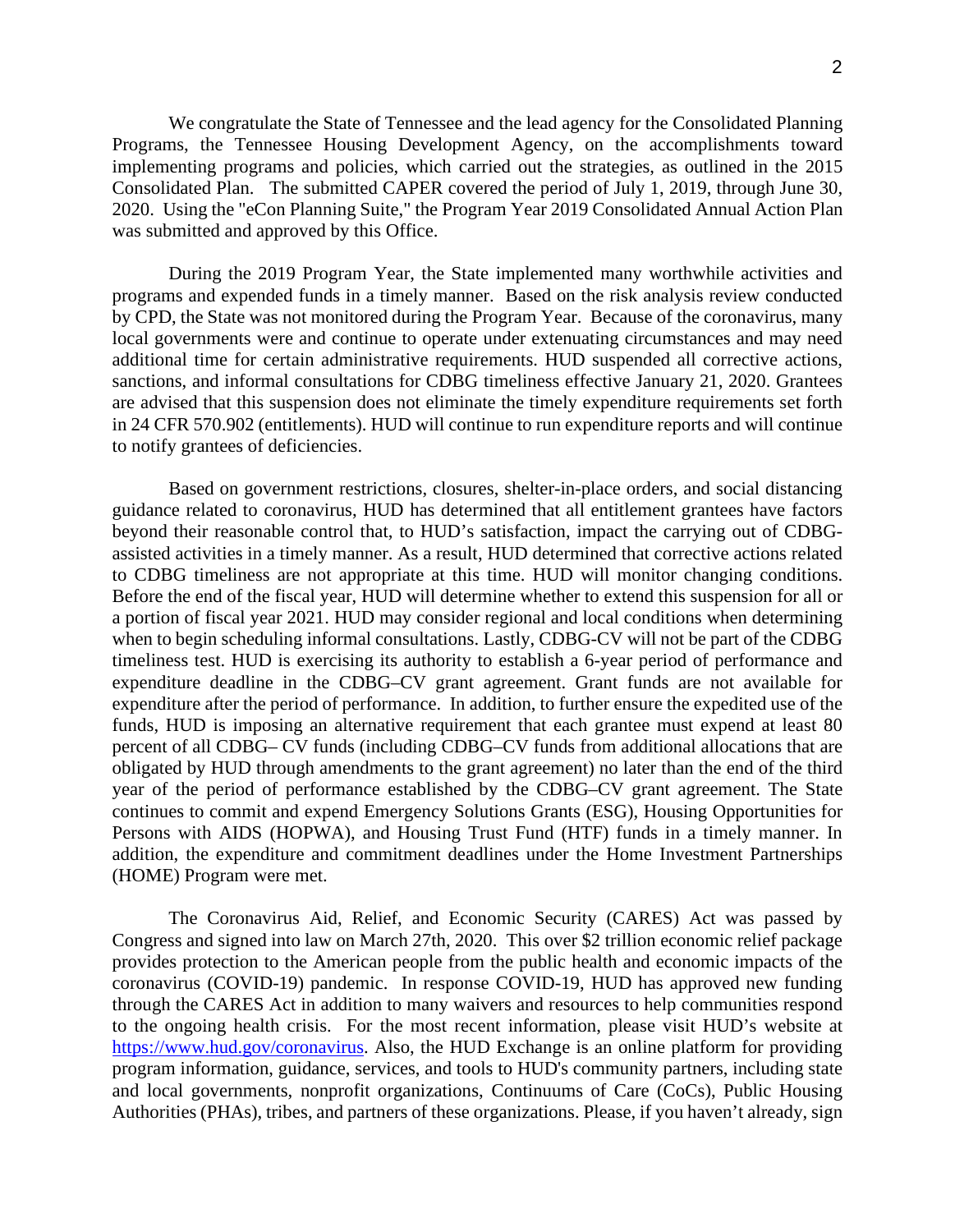up to receive email updates on HUD policy guidance, training opportunities, resources, critical deadlines, program support, and more. The address for the HUD Exchange is [https://www.hudexchange.info.](https://www.hudexchange.info/)

In the review of the CAPER, the information entered in Integrated Disbursement Information System (IDIS), HUD Program Offices comments, and CPD staff discussions/knowledge of the jurisdiction's activities during the 2019 Program Year, the State is recognized for a number of noteworthy accomplishments including the following:

- 1. Low- and Moderate-Income (LMI) Benefit. The CAPER indicated that 96.49 percent of the CDBG funds expended during the reporting period benefited LMI persons either through direct benefit activities or activities benefiting low/mod areas.
- 2. Affordable Housing Initiatives. During Program Year, 2,105 homeowners were assisted with critical home repairs. Two thousand five hundred sixty-four new construction units were completed providing housing opportunities for low-and-moderate-income persons. Of the 162 units previously contracted for construction, 26 units completed and awaiting lease up.
- 3. Assistance to the homeless. To help homeless persons make the transition to permanent housing and independent living, ESG grantees provided financial assistance for moving costs, security deposits for rental or utilities, rental arrearage up to six months, and shortterm or medium-term rental and/or utility assistance to 6,259 low to extremely low-income persons.
- 4. Housing and Services to Persons with HIV/AIDS. The HOPWA Program is utilized to serve this population. This Program continues to benefit those persons who have HIV/AIDS throughout the State. The review of the HOPWA CAPER indicates that funding was distributed to six non-profit agencies across the State. In addition, 640 households were provided housing through: short-term rent, mortgage, and utility assistance payments to prevent homelessness of the individual or family; tenant-based rental assistance; permanent housing placement, and units provided in housing facilities developed, leased, or operated with HOPWA funds.

Based on this analysis, this Office has determined that the State of Tennessee's overall progress is acceptable. The activities undertaken are consistent with the HUD-approved Consolidated Plan. The Metropolitan Government has the continuing capacity to administer the Consolidated Planning programs. As the State goes forward with its housing and community development activities, it is encouraged to pay close attention to the following:

- 1. Timely Reporting in IDIS. Frequent reporting in IDIS is crucial to providing the most accurate data on how funds are being used. Although the quarterly entering of data into IDIS is recommended, more frequent reporting is preferred.
- 2. Keeping Grantee User IDIS Accounts Active. Grantee user IDIS on-line password expires every 90 days; so, ensure access users are advised to use IDIS at least twice a month. Users who do not use IDIS within a 90-day period will find their accounts are de-activated.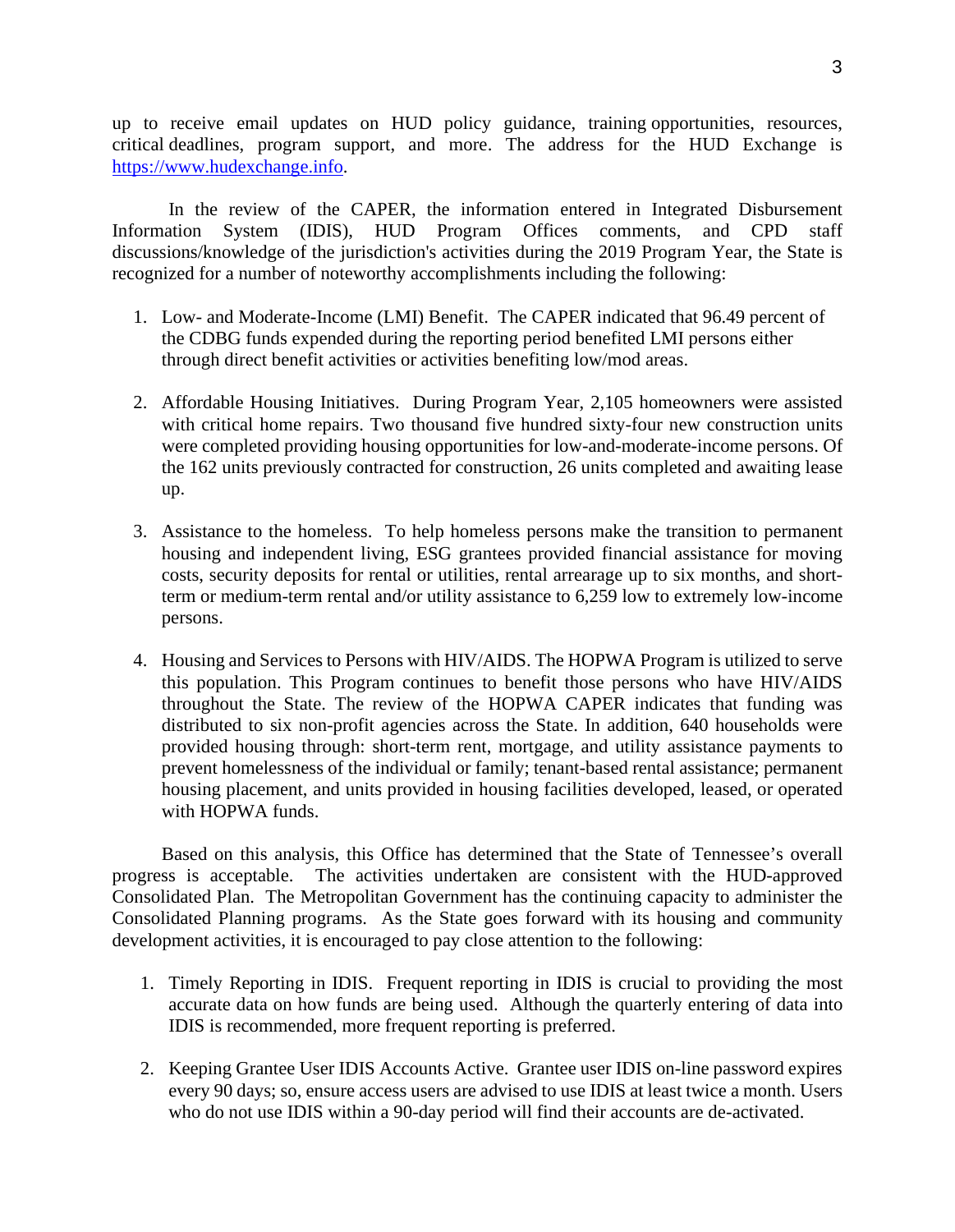If a user ID has been de-activated, the user will not be able to access IDIS. Grantee users who wish to renew a lapsed ID must re-submit an IDIS Access Request Form to Knoxville CPD.

- 3. Grant Based Accounting. HUD has updated IDIS to phase out the first-in-first-out (FIFO) accounting methodology. These changes to IDIS ensure that funds are both committed and disbursed in IDIS on a grant-specific basis, instead of using the FIFO (oldest money disbursed first) method that has been used for the CDBG, HOME, and HOPWA Programs to date. Grant funds are already committed and disbursed in IDIS on a grant-specific basis for the ESG Program. For the other formula programs, the initial changes in IDIS implement grant-specific accounting beginning with FY 2015 formula allocations. With these changes, IDIS will specifically tie activity funding/commitment and draws to the specific grants in IDIS. Funds from pre-2015 grants will continue to be committed and disbursed using the FIFO method.
- 4. Commitments and Expenditures. Just a reminder that overcommitting funds to an activity may result in not meeting expenditures and timeliness requirements. Please pay close attention to committing and obligating funds for activities. Once a decision is made that excess funds have been allocated, please consider allocating the funds for other essential activities which can assist your jurisdiction in expending the funds in a timely manner to meet expenditure and timeliness deadlines. Also, pay close attention to whether a substantial amendment may be required.
- 5. Technical Assistance Requests. Technical assistance is available for grantees to implement, operate, or administer CPD-funded programs. To make the TA request contact Knoxville CPD or go to the below website:

## <https://www.hudexchange.info/program-support/technical-assistance/Implementation>

In accordance with 24 CFR Section 91.525, if you have comments regarding this letter and enclosed report, please submit them to this Office within 30 days of receipt of this letter. HUD may revise the report after considering your response. If we do not receive comments within the 30-day time period, this report will be considered final and can be made available to the public.

May we take this opportunity to remind you that the Minority Business Enterprise (MBE) Report is due each year within 10 days of September 30th. That information should be submitted to this Office. Also, as a reminder, the Section 3 report (Form HUD 60002) is due that same time as the CAPER, 90 days after the end of program year and is required to be entered into the Section 3 Performance Evaluation and Registry System (SPEARS) at the below website:

## <http://portal.hud.gov/hudportal/documents/huddoc?id=spearsuserregguide.pdf>

We continue to appreciate the positive working relationship that you and your staff maintain with this CPD Office. We look forward to continuing to support your jurisdiction's efforts meeting the goals in the Consolidated Plan, including assisting your residents with housing and other community development needs. If you have any questions with respect to the enclosed